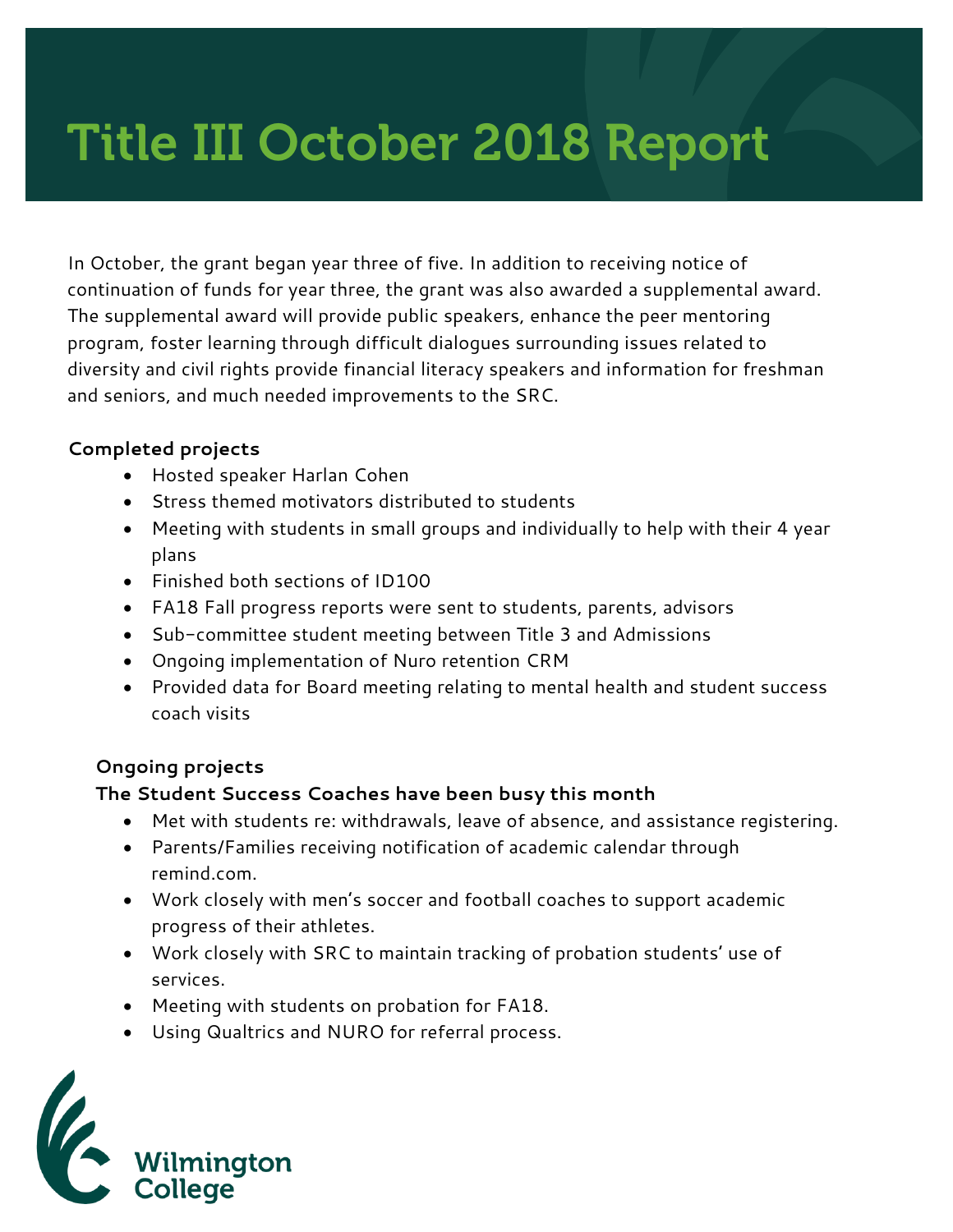- Meet with a small group of football and men's soccer players that the coaches have identified as likely to need extra support
- Advising students for SP19 semester
- Preparing open office for its new use

The grant team has also been busy tracking retention, working with Nuro and RNL, tracking and making necessary budget adjustments. The mental health intern has been very busy this month.

# **Student Contact Update: Student Success Coaches**

| <b>Method of Contact</b>            | #   |
|-------------------------------------|-----|
| Email                               | 157 |
| In Person                           | 242 |
| <b>Contact with Parent</b>          | 3   |
| Phone Call                          | 5   |
| <b>Text Message</b>                 | 15  |
| <b>Reason for Contact</b>           |     |
| Academic Progress Report            | 18  |
| Academic Referral                   | 122 |
| Advising Problem/Scheduling         | 43  |
| Reminder/follow up                  | 20  |
| Probation                           | 35  |
| WD/LOA                              | 7   |
| <b>Issue with Class</b>             | 18  |
| Suspension                          |     |
| Contacted to Schedule an            |     |
| Appointment                         | 8   |
| Other                               | 130 |
| <b>Number of Students Contacted</b> |     |
| Duplicated                          | 215 |
| Unduplicated                        | 187 |